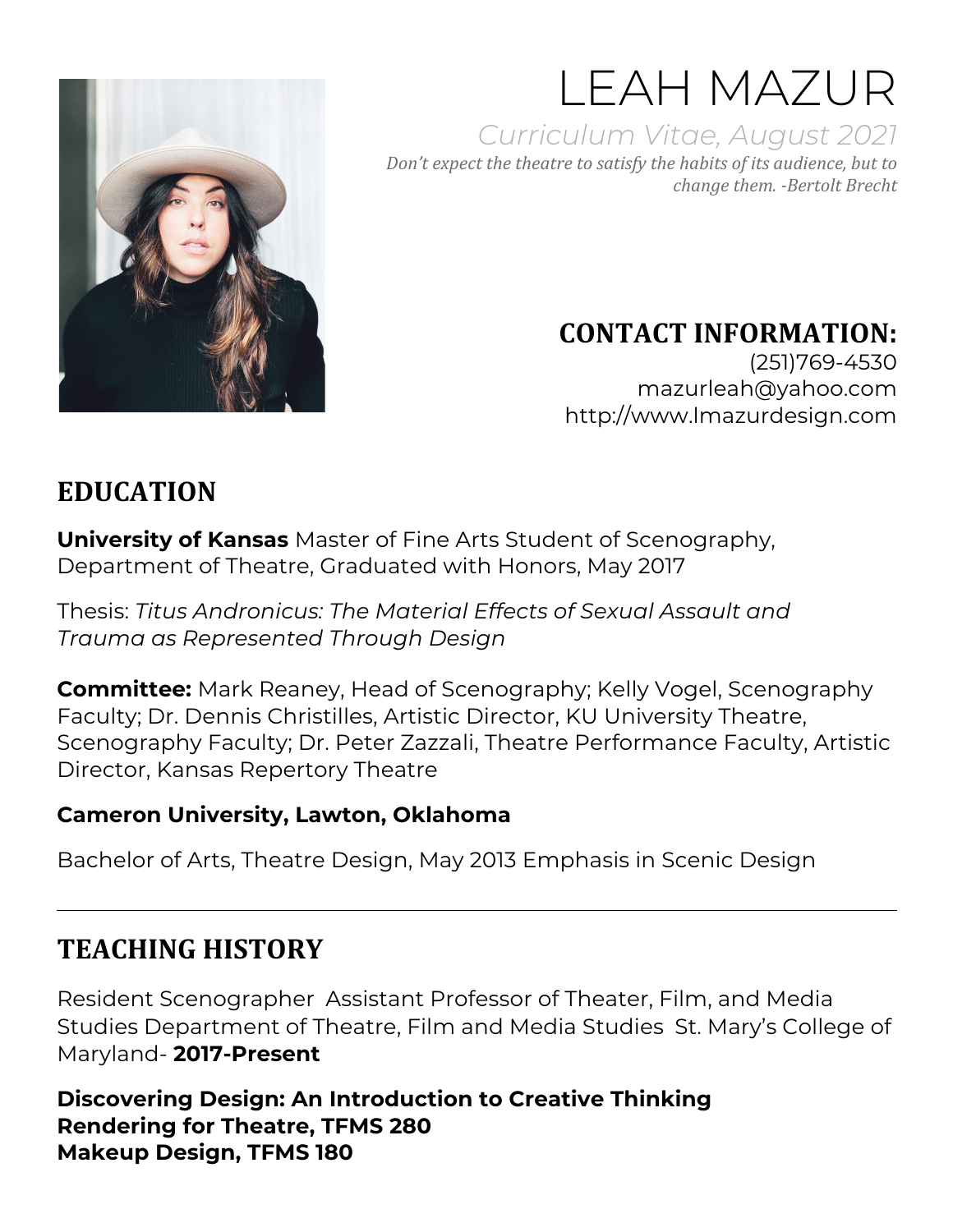**History of Costume, TFMS 275 Elements of Design, TFMS 171 Costume Design, TFMS 375 Political Fashion, First Year Seminar, CORE 101-31 Protest and Dress, First Year Seminar, CORE 102-20 Scenic Painting, TFMS 180 Scenic Design, TFMS 376 Welcome to the Real World: TFMS Professional Development Seminar, CORE 302 (Pilot Course) Independent Studies -Erica Bobo, "Design Techniques and Presentation", Fall 2018, TFMS 399 Mentorship of St. Mary's Projects -Erica Bobo, 2018/19, TFMS**  Graduate Teaching Assistant, University of Kansas, Department of Theatre **2014-2017 Lighting Production, THR 224 Makeup Design, THR 111** 

#### **AWARDS AND HONORS**

**President's Lucille Clifton Award**, Nominated Fall 2019, St. Mary's College of Maryland

**Broadway World Awards**, New Jersey Scenic Designs for *Chapter Two* and *The Lion in Winter* nominated, 2018; Scenic Designs for *Sylvia* & *The Taming* nominated, 2019

**University of Kansas**, University Theatre Kilty Kane Recipient May 2017

**KCACTF Region V Commendation for Scenographic Design**, R. U. R., 2017

**Sherman Halsey Student Opportunity Award**, Inaugural recipient, University of Kansas, awarded 2016

**KCACTF Region V Costume Design Award**, 1<sup>St</sup> Place Associate Entry. A Doll's House, 2016

**Ethel Hinds Burch Outstanding GTA in Theatre Award**, New GTA award, 2015; GTA award, 2016, & 2017

**David E. Blackwell Scholarship**, awarded 2016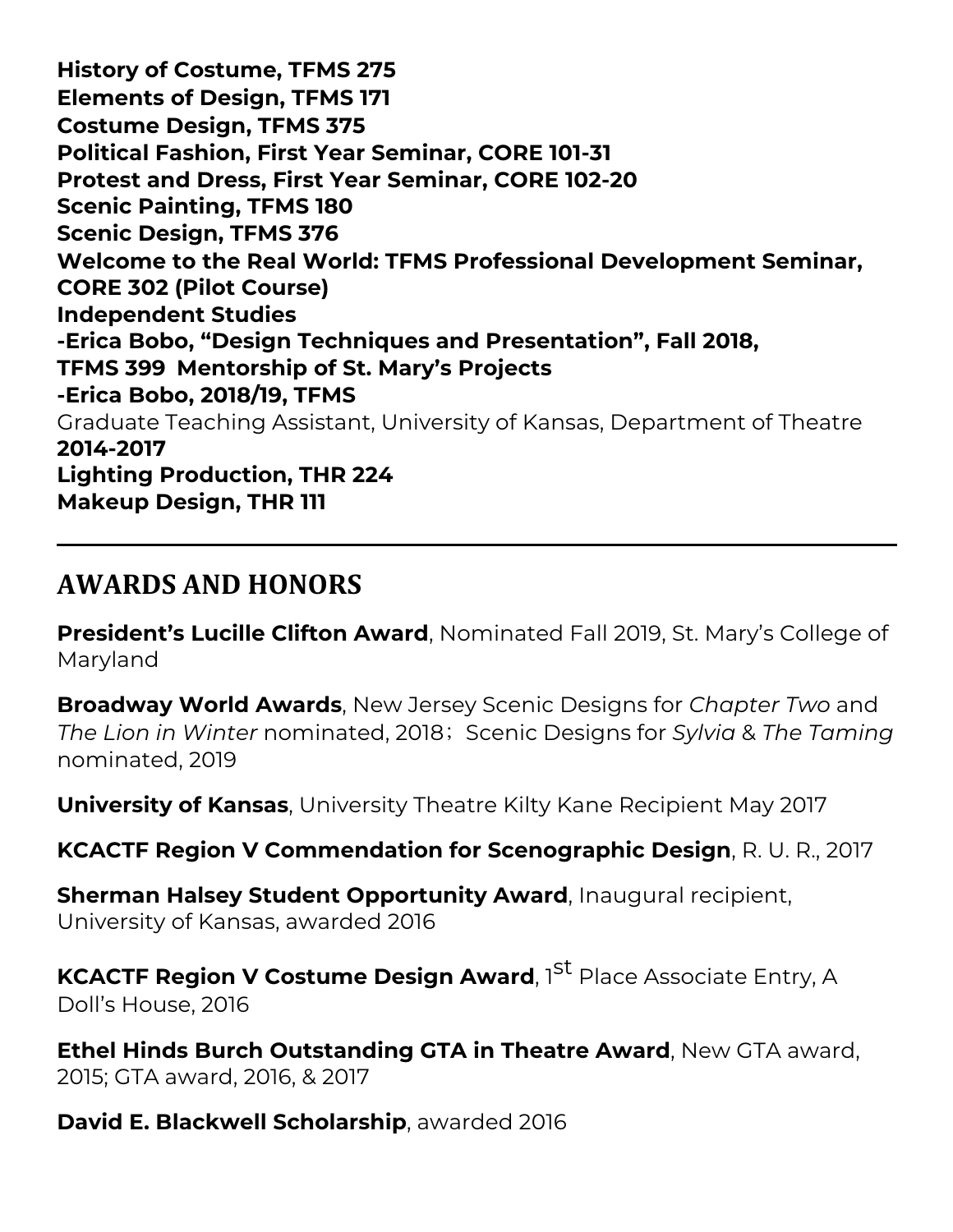#### **Loren Kennedy Scholarship**, awarded 2015

# **RESEARCH AND TEACHING INTERESTS**

Immersive Scenic Design, Site-Specific Scenic Design, Installation Design, Exhibit Design, Augmented Reality & Virtual Reality Design, Gender and Political Theatre, Feminism in Theatre, Immersive Theatre for Social Change, Trauma Representation in Performance and Design, Color Theory Interaction Through Scenography, Garment and Textile History, Dyeing Techniques, Fabric Manipulation, Elizabethan Costume Techniques, Evolution of the Feminine Costume on Stage, Gender Identity and Costume Design, Stage Makeup Techniques

# **CONFERENCE & PANEL PARTICIPATION, GUEST LECTURES, EXPOS, & WORKSHOPS**

-Professional Development Seminar Panelist, THR801, University of Kansas, Dr. Henry Bial, November 2020

-Professional Development Interview Panelist, Cameron University, Professor Eric Abbott, November 2020

-*The Nether*: Immersive Scenic & Costume Design, Guest Lecture, Advanced Painting, Professor Carrie Patterson, February 2020

-Welcome to the Real World: A Discussion of Professional Life Post Graduation, Kennedy Center American College Theatre Festival Workshop, Region II, January 2020

-Guest Speaker, Take Back the Night Rally, St. Mary's College of Maryland, April 2019

- Fashion Through the Nineteenth Century, Victorian Adaptations guest lecture, Dr. Jennifer Cognard-Black, November 2018

-Keynote Speaker, Take Back the Night Rally, St. Mary's College of Maryland, April 2018

- *The Gondoliers* Design Adaptation: Staging an Opera in Recital Hall Spaces, University of South Alabama, Department of Opera Performance, Guest Scenic Design & Discussion, Dr. Thomas Rowell, April 2018

- Conceptualizing a Design: When Realism isn't Realistic, Kennedy Center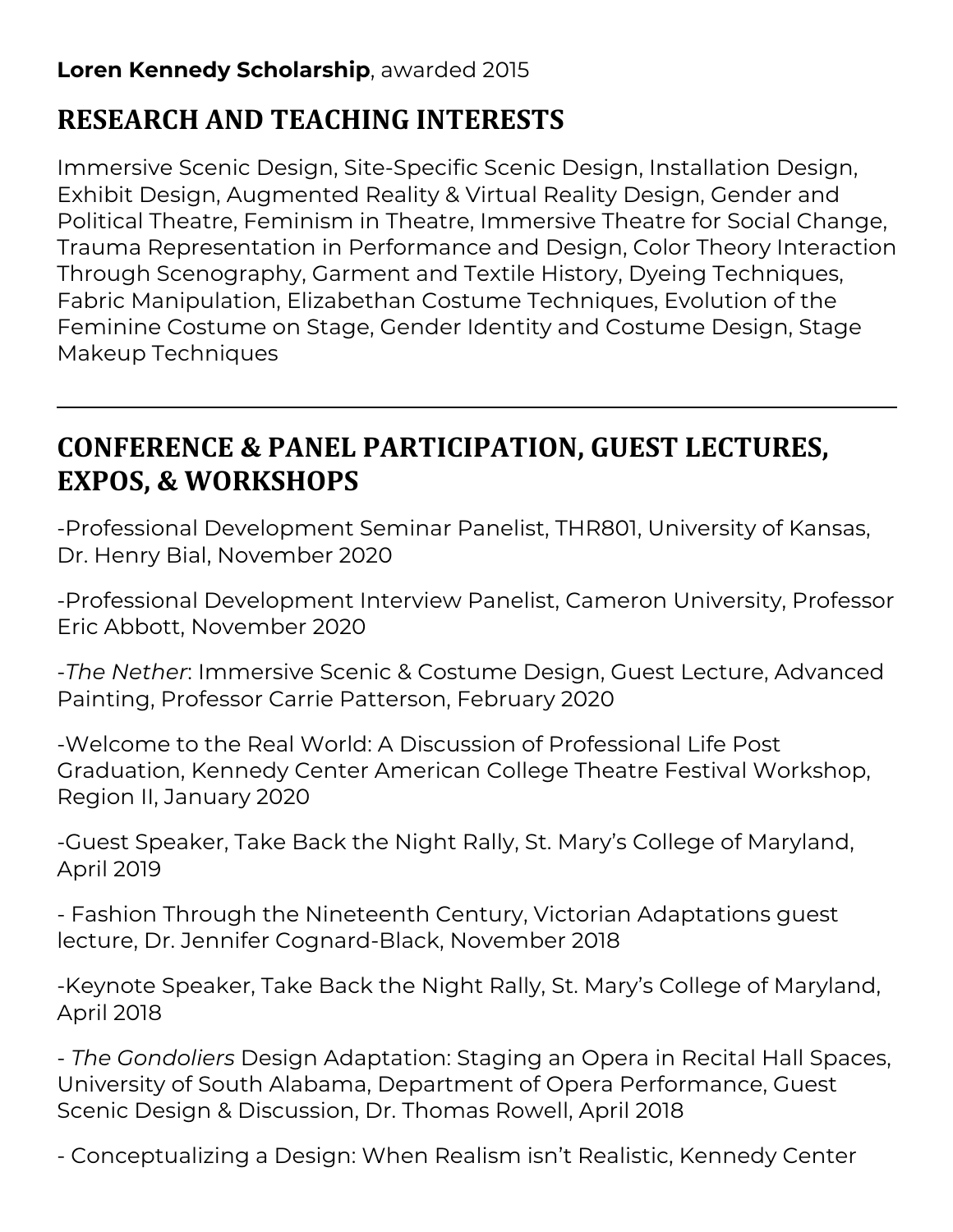American College Theatre Festival Workshop, Region V, January 2018

- A Brief History of Undies, Anthropology Club Lecture & Movement Workshop, St. Mary's College of Maryland, November 2017

- Fabric Manipulation and Alternative Finishing Techniques, Kennedy Center American College Theatre Festival Workshop, Region V Regional Festival, January 2017

-"This Is It" Design Expo and Gallery Show, University of Kansas, Collaboration with Professor Kelly Vogel and Elliot Yochim, December 2017

-Director and Designer Collaboration discussion; Fundamentals of Directing, Dr. Peter Zazzali, October 2016

-A Look into the Space: Utilizing Technical Knowledge of the Theatre to Serve the Design; Introduction to Design, Kelly Vogel, October 2016

-Exploring Multiculturalism Through Masks, Ritual, Dance, and Performance; Introduction to Design, Kelly Vogel, September 2016

-Additive and Subtractive Color Theory: A Lesson on Utilizing Pigment and Light in Design; Lighting Production, Mark Reaney, September 2016

-Kennedy Center American College Theatre Festival, Region V DTM Expo Regional Costume Design Winner, Costumes for *A Doll's House*, Minneapolis, St. Paul, MN, January 2016

- An Introduction to Design Presentation: Writing a Concept Paper, Articulating Design Elements, and Defending Design Choices, Workshop for KCACTF Preparation, University of Kansas, December 2016

- *A Doll's House*: A Designer's Process from Script Analysis to Final Dress Rehearsals; Introduction to Design, Kelly Vogel, November 2015

## **PROFESSIONAL DEVELOPMENT, CONTINUING EDUCATION, & TRAINING**

-XR Development with Unity- A project-based 10-week online course covering the foundational skillset in XR development to develop virtual reality and augmented reality experiences; Certificate received July 2021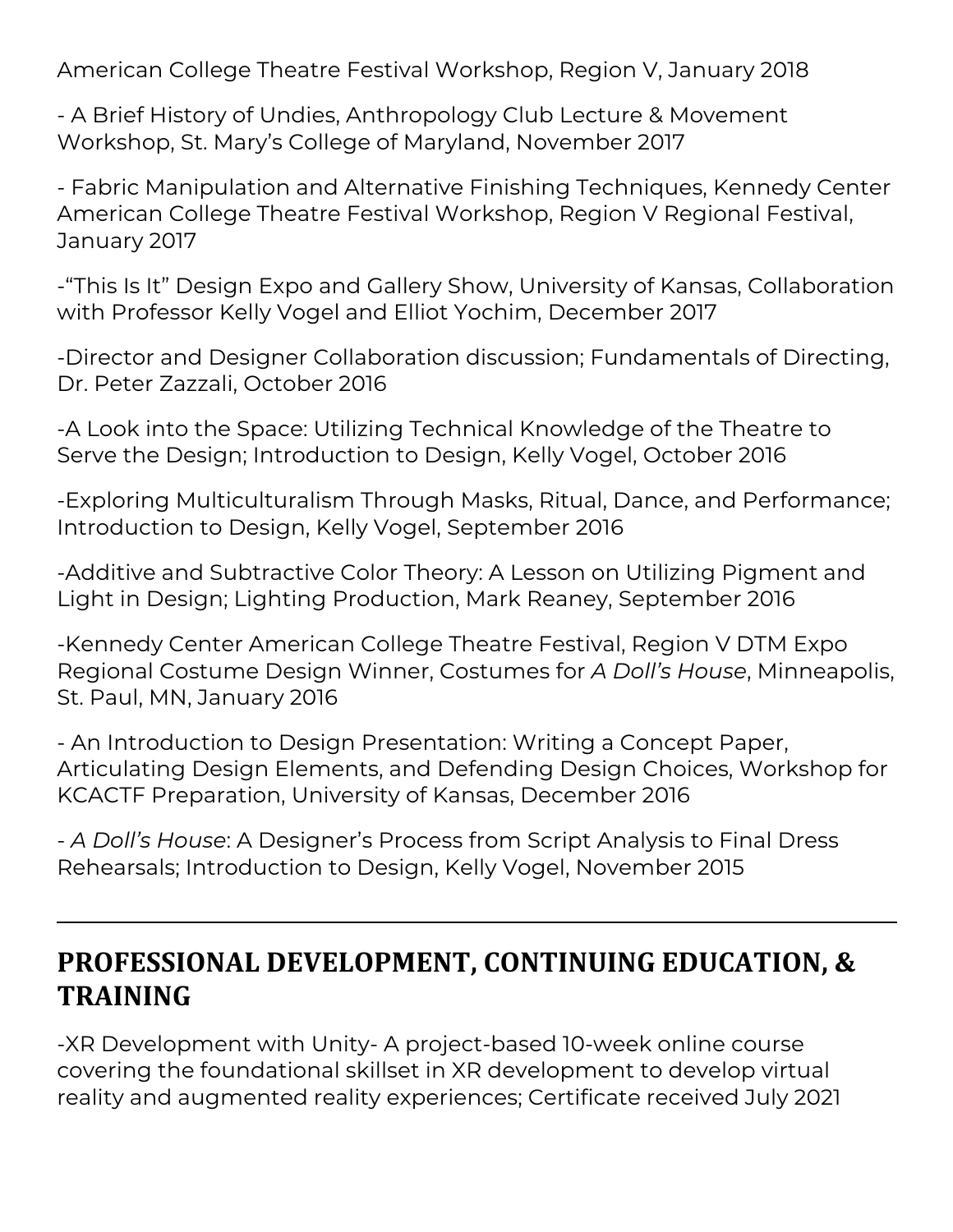-C# Scripting Fundamentals in Unity- A three-week course focused on gaining foundational knowledge of scripting in C#; Certificate received April 2021

-Vectorworks- The Benefits of Moving to 3D for Set Design, March 2021

#### **DESIGN CREDITS**

#### **SCENIC DESIGN**

| Lost Girl<br>Out of Love<br>Checking In: A   | St. Mary's college of Maryland<br>Canterbury Summer Theatre<br>St. Mary's College of Maryland | November 2021<br><b>June 2021</b><br>April 2021 |
|----------------------------------------------|-----------------------------------------------------------------------------------------------|-------------------------------------------------|
|                                              | Community Based Play About Healing                                                            |                                                 |
| Baltimore                                    | St. Mary's College of Maryland                                                                | February 2021                                   |
| She Kills Monsters,<br><b>Virtual Realms</b> | St. Mary's College of Maryland                                                                | October 2020                                    |
| Ubu Roi*                                     | St. Mary's College of Maryland                                                                | Sept 2020                                       |
| The Last of the Red<br>Hot Lovers*           | Cape May Stage, Cape May, NJ                                                                  | June 2020                                       |
| The Nether*                                  | St. Mary's College of Maryland                                                                | April 2020                                      |
| The Roommate*                                | Lake Dillon Theatre Company                                                                   | <b>March 2020</b><br>September 2021             |
| <b>Black Nativity</b>                        | Anacostia Playhouse                                                                           | December 2019                                   |
| Macbeth                                      | St. Mary's College of Maryland                                                                | November 2019                                   |
| The Taming                                   | Cape May Stage, Cape May, NJ                                                                  | September 2019                                  |
| Sylvia                                       | Cape May Stage, Cape May, NJ                                                                  | June 2019                                       |
| Constellations                               | Canterbury Summer Theatre                                                                     | June 2019                                       |
| <b>Stick Fly</b>                             | St. Mary's College of Maryland                                                                | <b>April 2019</b>                               |
| #Resistance                                  | St. Mary's College of Maryland                                                                | February 2019                                   |
| Submission                                   | Scena Theatre, Washington, DC                                                                 | January 2019                                    |
| Happy Birthday,<br>Wanda June                | St. Mary's College of Maryland                                                                | November 2018                                   |
| The Lion in Winter                           | Cape May Stage, Cape May, NJ                                                                  | August 2018                                     |
| Chapter Two                                  | Cape May Stage, Cape May, NJ                                                                  | June 2018                                       |
| Graceland                                    | Canterbury Summer Theatre                                                                     | June 2018                                       |
| <b>Beyond the Sunset</b>                     | St. Mary's College of Maryland                                                                | Spring 2018                                     |
| The Gondoliers                               | University of South Alabama                                                                   | Spring 2018                                     |
| <b>Spring Awakening</b>                      | St. Mary's College of Maryland                                                                | Spring 2018                                     |
| Twelfth Night                                | St. Mary's College of Maryland                                                                | Fall 2017                                       |
| Next to Normal                               | Kansas Repertory Theatre                                                                      | July 2017                                       |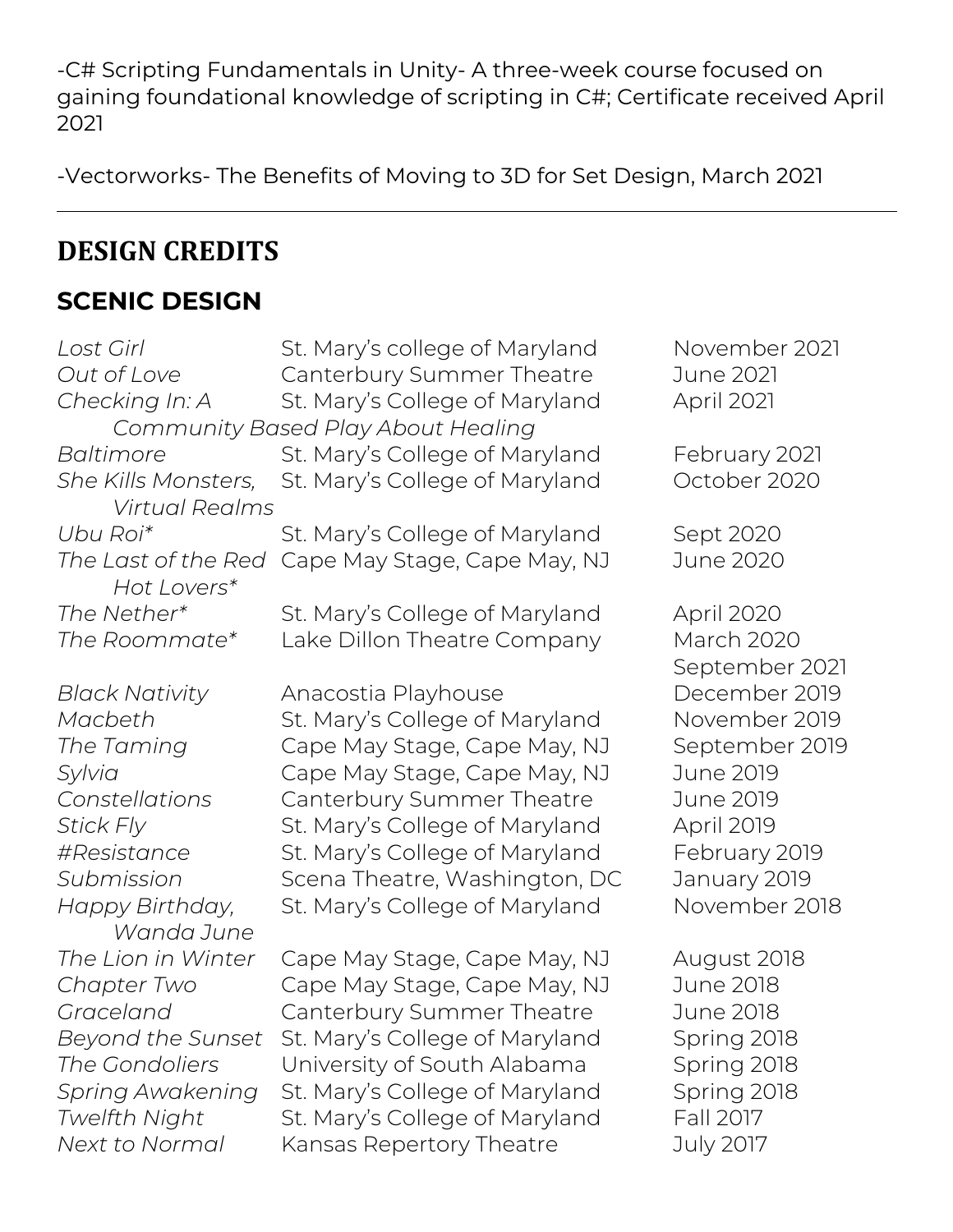| R. U. R.                          | University of Kansas      | December 2016     |
|-----------------------------------|---------------------------|-------------------|
| Little Women,                     | University of Kansas      | <b>April 2016</b> |
| The Broadway Musical              |                           |                   |
| A Closer Walk with<br>Patsy Cline | Canterbury Summer Theatre | <b>July 2015</b>  |
| Breaking up is<br>Hard to Do      | Canterbury Summer Theatre | June 2015         |
| Closer Than Ever                  | Canterbury Summer Theatre | July 2014         |
| Why Do Fools<br>Fall in Love?     | Canterbury Summer Theatre | June 2014         |
| <b>Ripe Conditions</b>            | Canterbury Summer Theatre | July 2013         |
| Swinging on a Star                | Canterbury Summer Theatre | July 2013         |
| I'm Just Wild                     | Canterbury Summer Theatre | June 2013         |
| About Harry                       |                           |                   |
| A Year With                       | Canterbury Summer Theatre | June 2013         |
| Frog and Toad                     |                           |                   |
| Bell, Book,                       | Canterbury Summer Theatre | August 2011       |
| <b>And Candle</b>                 |                           |                   |
| The Andrews                       | Canterbury Summer Theatre | July 2011         |
| <b>Brothers</b>                   |                           |                   |
| <b>Beguiled Again</b>             | Canterbury Summer Theatre | June 2011         |
|                                   |                           |                   |

#### **COSTUME, HAIR AND MAKEUP DESIGN**

*Virtual Realms Wanda June* Hair and MU

*Children of Eden* Catholic University of America November 2021 Lost Girl **St. Mary's College of Maryland** November 2021 *Checking In: A* St. Mary's College of Maryland April 2021 *Community Based Play About Healing Baltimore* St. Mary's College of Maryland February 2021 She Kills Monsters, St. Mary's College of Maryland October 2020 Ubu Roi<sup>\*</sup> St. Mary's College of Maryland September 2020 *The Nether\** St. Mary's College of Maryland April 2020 *Macbeth* St. Mary's College of Maryland November 2019 *Stick Fly* St. Mary's College of Maryland April 2019 *#Resistance* St. Mary's College of Maryland February 2019 Happy Birthday, St. Mary's College of Maryland November 2018 *Beyond the Sunset* St. Mary's College of Maryland Spring 2018 *Spring Awakening* St. Mary's College of Maryland Spring 2018 *Twelfth Night* St. Mary's College of Maryland Fall 2017 *Don Giovanni* University of Kansas April 2017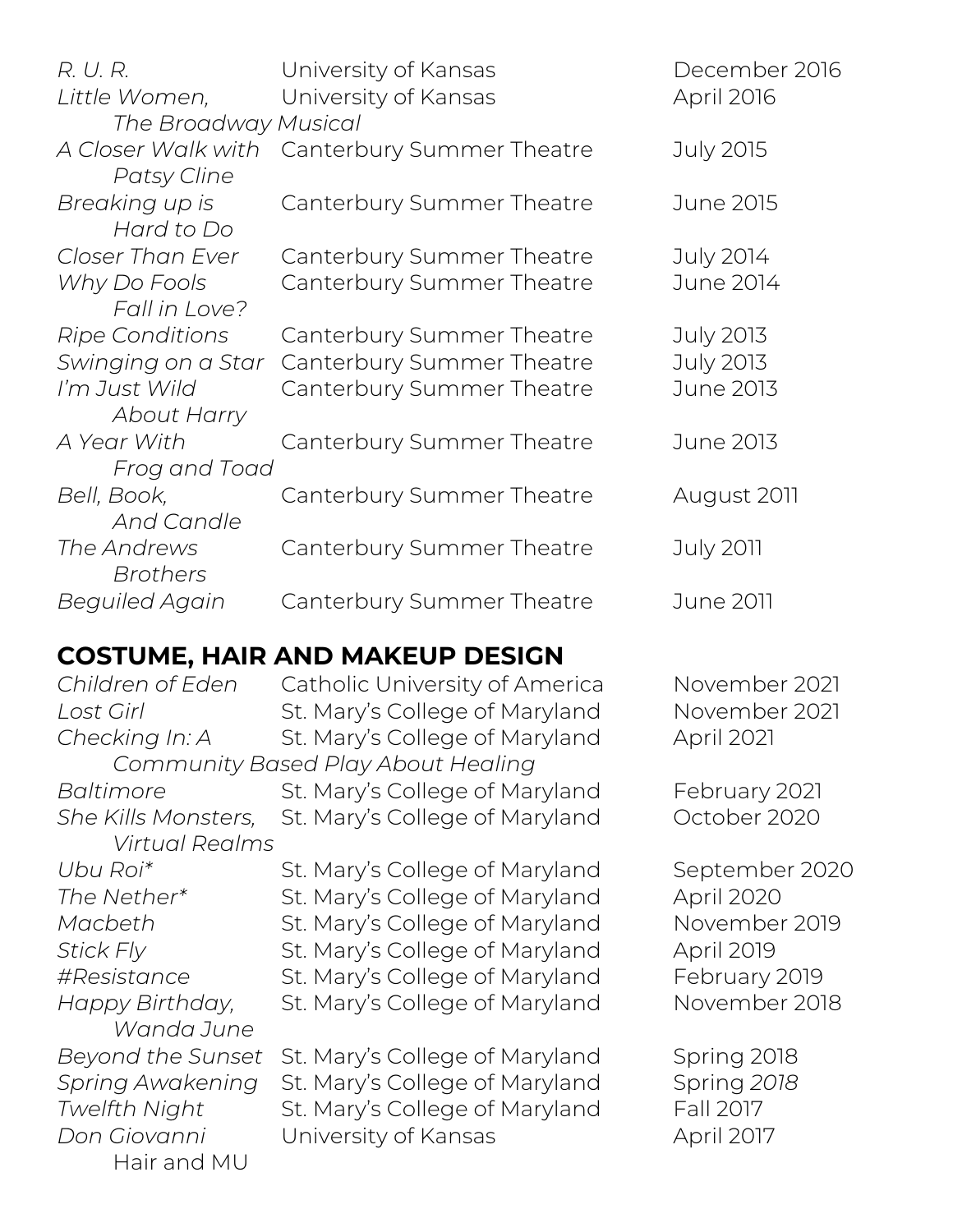| Eclipsed            |
|---------------------|
| R. U. R.            |
| Hand to God         |
| <b>Angel Street</b> |
| Amadeus             |
| A Doll's House      |
| A Raisin in the Sun |

**Example 2017** Unicorn Theatre, KCMO March 2017 *R. University of Kansas Manufacture Constrainer 2016* Unicorn Theatre, KCMO September 2016 *Angel Street* Kansas Repertory Theatre July *2016 Amadeus* Spinning Tree Theatre, KCMO April 2016 University of Kansas November 2015 *A Raisin in the Pairce Suniversity of Kansas* February 2015

#### **LIGHTING DESIGN**

*The Broadway Musical*

*Constellations* Canterbury Summer Theatre June 2019 *Graceland* Canterbury Summer Theatre June *2018 Next to Normal* Kansas Repertory Theatre July 2017 R. U. R. C. E. B. C. University of Kansas C. E. E. December 2016 *Angel Street* Kansas Repertory Theatre July 2016 Little Women, University of Kansas April 2016

#### **SCENIC ARTISTRY**

*The Broadway Musical*

*Constellations* Canterbury Summer Theatre June 2019 *#Resistance* St. Mary's College of Maryland February 2019 *Graceland* Canterbury Summer Theatre June 2018 *Spring Awakening* St. Mary's College of Maryland Spring 2018 *Twelfth Night* St. Mary's College of Maryland Fall 2017 *Next to Normal* Kansas Repertory Theatre July 2017 *R. U. R.* University of Kansas December *2016 Little Women,* University of Kansas April 2016

# **DEPARTMENTAL & INSTITUTIONAL SERVICE**

ST. MARY'S COLLEGE OF MARYLAND, COLLEGE-WIDE SERVICE -St. Mary's College of Maryland, Chosen Name Policy Working Group, Fall 2021

-St. Mary's College of Maryland, Performing Arts Program development Working Group, May-July 2021

-St. Mary's College of Maryland, DeSousa-Brent Summer Bridge teaching faculty, July 2021

-St. Mary's College of Maryland, AAUP Secretary/Treasurer, Webmaster, Fall 2018- Present

-St. Mary's College of Maryland, Faculty Issues Committee, Fall 2019-Present, Co-Chair, August 2021-Present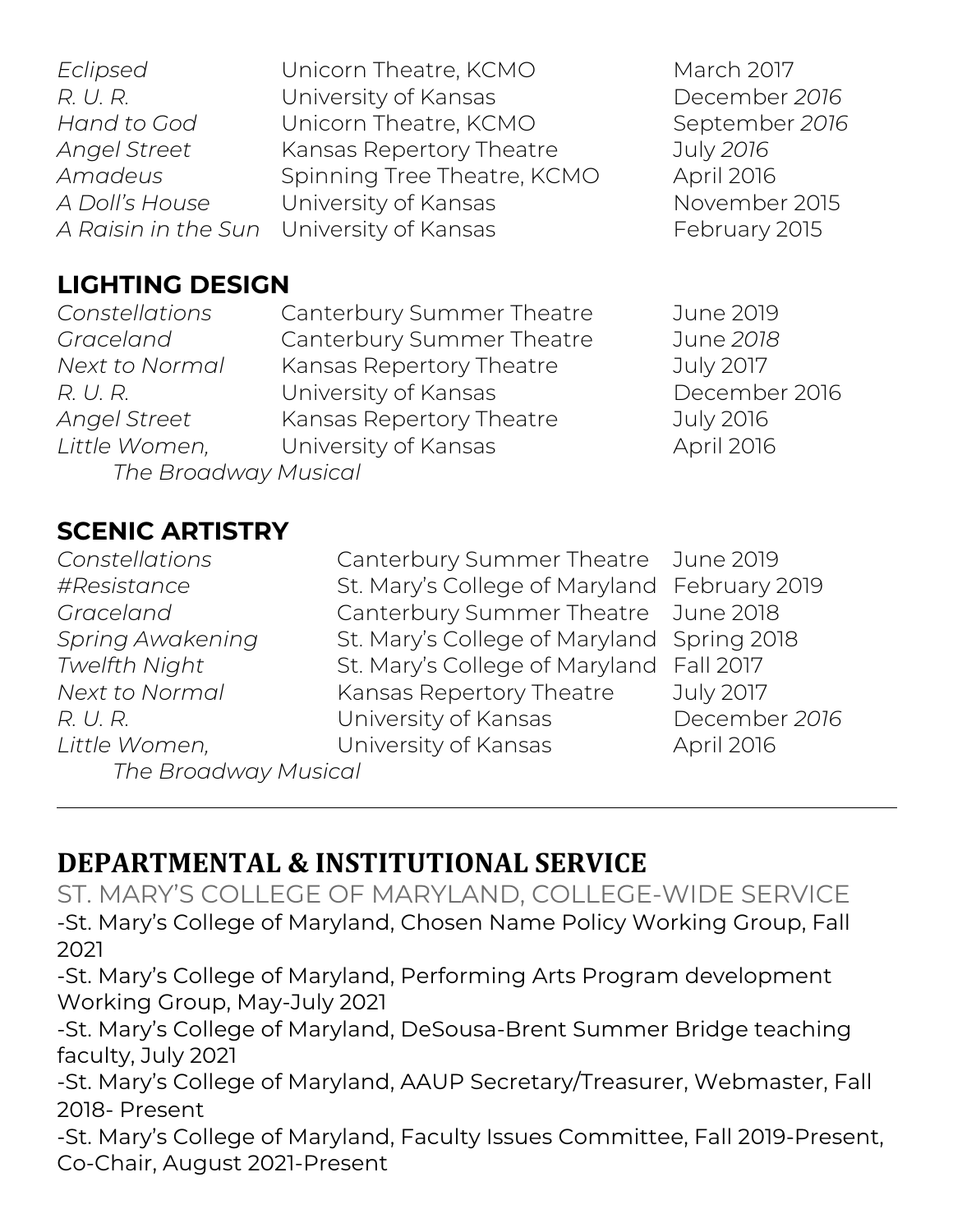-St. Mary's College of Maryland, Professional Literacy in the Major Working Group, October 2020-May 2021

-St. Mary's College of Maryland, Faculty Senate, Fall 2018- Spring 2019 -St. Mary's College of Maryland, Admissions Faculty Delegate, Fall 2018- Spring 2019

-St. Mary's College of Maryland, Career Development Center, Arts and Letters Networking Event Committee, Spring 2019

-Summer Arts Integration Cabaret Fundraiser Coordinator, In Partnership with Ed. Studies MAT Program, Spring 2019

#### ST. MARY'S COLLEGE OF MARYLAND, DEPARTMENT OF THEATER, FILM, & MEDIA STUDIES SERVICE

-Departmental External Review- Self-Report Contributor -Search Committee Member, Visiting Assistant Professor, Dance, Spring 2019

-Search Committee Member, Technical Director/ Lighting Designer, Summer 2016

# **PUBLISHED REVIEWS & MEDIA OF CREATIVE WORK**

**The Lion in Winter, Scenic Design, Directed by John Gulley, Cape May Stage** -The Wall Street Journal, *'The Lion in Winter' and 'Arsenic and Old Lace' Reviews: Resort-Town Theater That's Worth the Trip*

**Eclipsed, Costume Design, Directed by Cynthia Levin, Unicorn Theatre, KCMO -**The Pitch KC, *'Eclipsed' At the Unicorn: Women at War Looking for Peace* -KCMetropolis.org, War Torn

**Hand to God, Costume Design, Directed by Cynthia Levin, Unicorn Theatre, KCMO -**The Pitch KC, *'Hand to God' at the Unicorn, is much more than just horny puppets* 

-KCMetropolis.org, *Hand to God*

-KCApplauds.net, *Hand to God humorously pushes all limits*

**Angel Street, Costume and Lighting Designs, Directed by Dr. Peter Zazzali, Kansas Repertory Theatre -**The Pitch, KC, *A busy Fringe unspools, and Kansas Repertory Theatre stakes a claim in Lawrence* 

**Amadeus , Costume Design, Directed by Michael Grayman, Spinning Tree Theatre, KCMO -**The Kansas City Star*, 'Amadeus', with strong leads,*